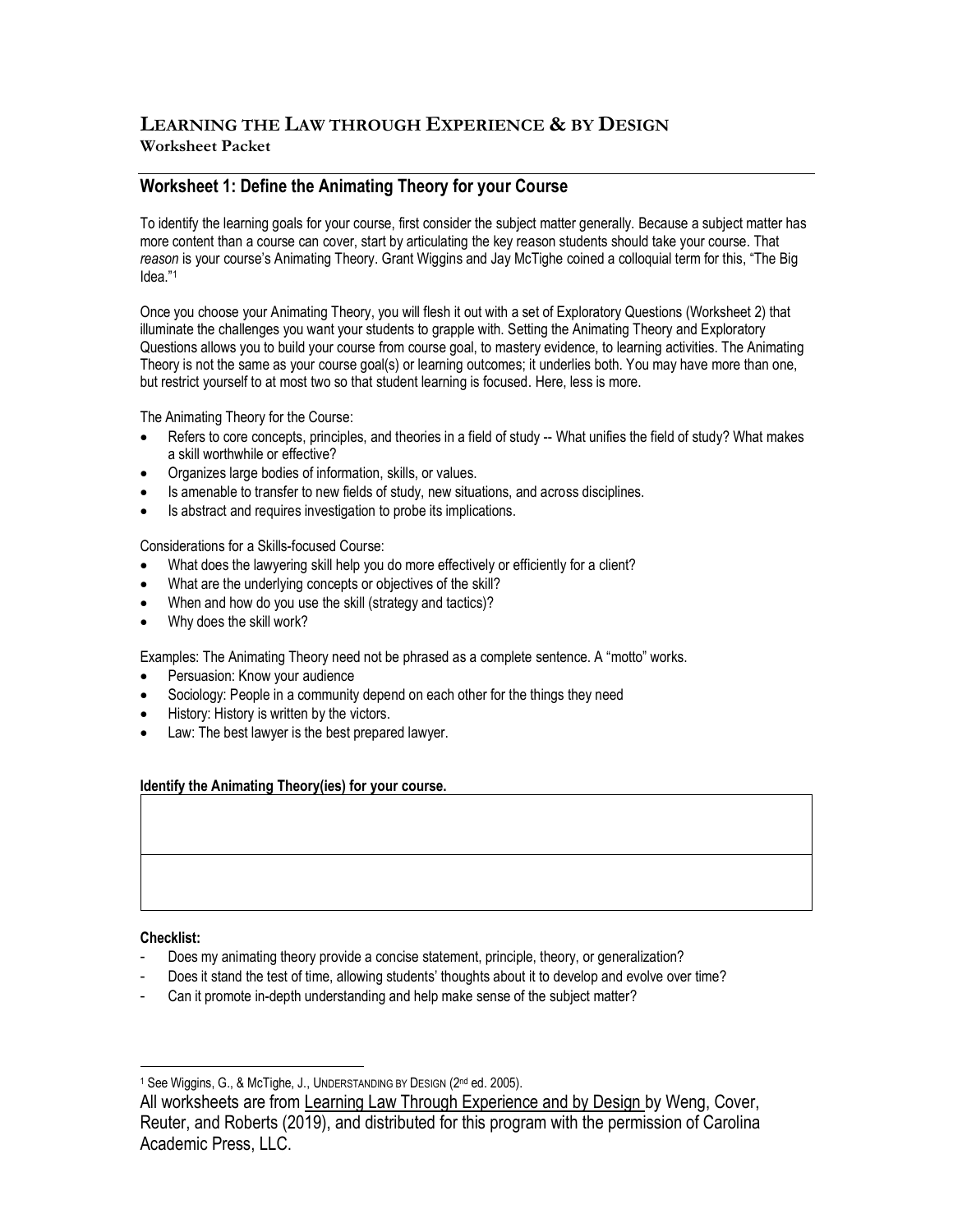## **Worksheet 4: Prioritize Learning for Transfer (durability)**

Allow your Animating Theory to percolate. Break it down into specific priorities for your students' learning. Identify the knowledge and understandings, skills, and/or values that are essential to the Animating Theory of your course. Prioritize those elements based on long-term importance to the students' learning. The highest level (enduring learning) should be learning that is transferable to different contexts in their professional lives.

Even though your course may cover content in all three levels of priority, your course goals and final assessments will focus on the knowledge and understandings, skills, and/or values that you intend to be long-lived (enduring) for your students.

#### **Enduring learning:**

#### **Important for students to know:**

#### **Worth being familiar with:**

#### **Checklist:**

- Do the elements listed as *Enduring Learning* help students to synthesize individual lessons and readings into a deeper understanding of the Animating Theory?
- Do the *Enduring Learning* elements lay a foundation for further study of this subject matter?
- Do the *Enduring Learning* elements help students to figure out issues in the subject matter that are more difficult to master?

All worksheets are from Learning Law Through Experience and by Design by Weng, Cover, Reuter, and Roberts (2019), and distributed for this program with the permission of Carolina Academic Press, LLC.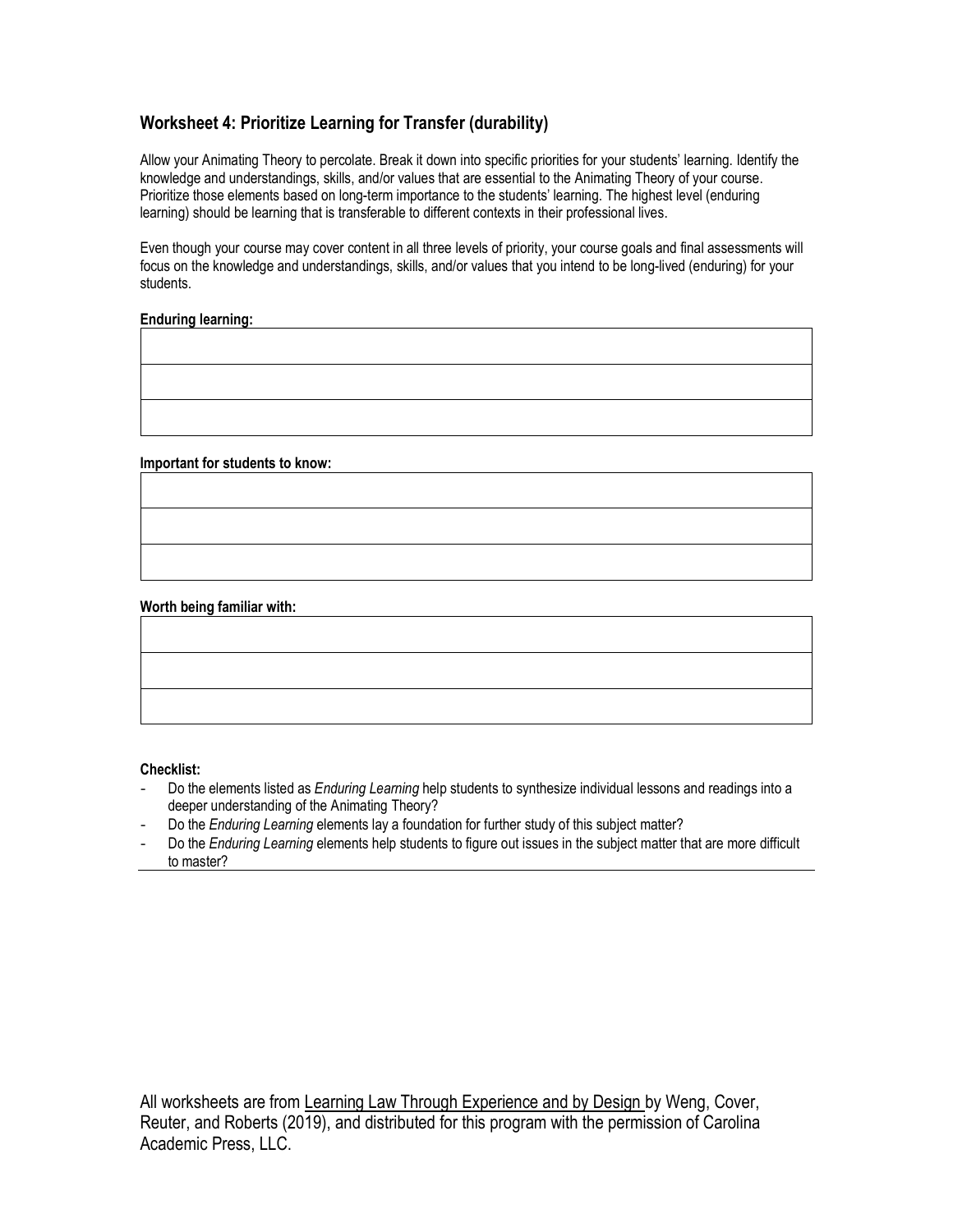### **Worksheet 6: Identify Observable Evidence of Student Mastery** *(two pages)*

Visualize the student who excels in the course you are designing. What does the student's performance or work product look like? That is your evidence of student mastery. The student's work is not at the level of a veteran attorney's; it's A-level work as a student in your course. Look at your picture closely, using the following six categories, or facets, of concrete, observable performance to assist your efforts.<sup>2</sup> A "masterful" student performance may well involve synchronous use of multiple facets. After you identify your evidence of mastery, then you will i) create a final assessment exercise to allow your students to exhibit this evidence and ii) create an assessment rubric that defines levels of student performance.

| <b>Facet of understanding</b>                                                                                                                                                                                                                                                                                                                                                | <b>Associated verbs &amp;</b><br><b>Starter phrases</b>                                                                                                                                                                                                                                                                                                                                                             | Evidence of student's mastery in your<br>course |
|------------------------------------------------------------------------------------------------------------------------------------------------------------------------------------------------------------------------------------------------------------------------------------------------------------------------------------------------------------------------------|---------------------------------------------------------------------------------------------------------------------------------------------------------------------------------------------------------------------------------------------------------------------------------------------------------------------------------------------------------------------------------------------------------------------|-------------------------------------------------|
| <b>Explanation:</b><br>Students are able to provide thorough<br>and well-supported accounts of<br>topics, events, or actions, backed by<br>reasoning, facts, or experience.<br>Students are able to develop a theory<br>of how and why, supported by<br>evidence, law, and experience.                                                                                       | Demonstrate, derive, describe, design,<br>exhibit, express, instruct, justify, model,<br>predict, prove, show, synthesize, teach<br>Students will be able to: Explain/teach<br>[x], Give examples of [x]; Make<br>connections with [x]; Offer a theory of<br>[x]; Avoid misconceptions, such as [x].                                                                                                                |                                                 |
| Interpretation:<br>Students are able to interpret and<br>analyze the importance, meaning, or<br>significance of their knowledge/skill,<br>with context and awareness of<br>multiple interpretations.<br>Students can create meaning from a<br>set of facts and law, with attention to<br>ambiguity, uncertainty, opacity,<br>emotional content, and diverse<br>perspectives. | Create analogies, critique, document,<br>evaluate, illustrate, judge, make sense<br>of, provide metaphors, read between the<br>lines, represent, tell a story of.<br>Students will be able to: Interpret the [x];<br>Tell a revealing story of [x]; Provide an<br>apt analogy for [x]; Show the importance<br>or meaning of [x]; Translate [x]; Relate<br>[x] to your experience (or the<br>experiences of others). |                                                 |
| <b>Application-Adaptation:</b><br>Students use and adapt the<br>knowledge/skill acquired to new<br>situations and contexts, showing<br>flexibility and adaptability.<br>Students can design, develop, test,<br>and refine responses to a new<br>problem or dilemma presented.                                                                                                | Adapt, create, de-bug, design, exhibit,<br>invent, perform, produce, propose,<br>solve, test, use<br>Students will be able to: Apply [x] in a<br>new circumstance; Show or<br>demonstrate [x]; Use in the context of<br>[x]; Design/invent [x]; Overcome a<br>challenge or constraint, such as [x].                                                                                                                 |                                                 |
| Perspective:<br>Students can take a step back to<br>appreciate a broader view, critically<br>assess the value or importance of a<br>topic.<br>Students can identify, critique, and<br>give credence to multiple valid<br>perspectives regarding a topic.                                                                                                                     | Analyze, argue, compare, contrast,<br>criticize, infer<br>Students will be able to: Analyze [x];<br>See from the viewpoint of [x]; Compare<br>and contrast [x]; Critique [x]; Critically<br>examine assumptions such as [x]; Show<br>how [x]; See the limits of [x].                                                                                                                                                |                                                 |

<sup>&</sup>lt;sup>2</sup> Adapted and expanded from Wiggins, G., & McTighe, J., UNDERSTANDING BY DESIGN (2<sup>nd</sup> ed. 2005) (describing six facets of understanding).

All worksheets are from Learning Law Through Experience and by Design by Weng, Cover, Reuter, and Roberts (2019), and distributed for this program with the permission of Carolina Academic Press, LLC.